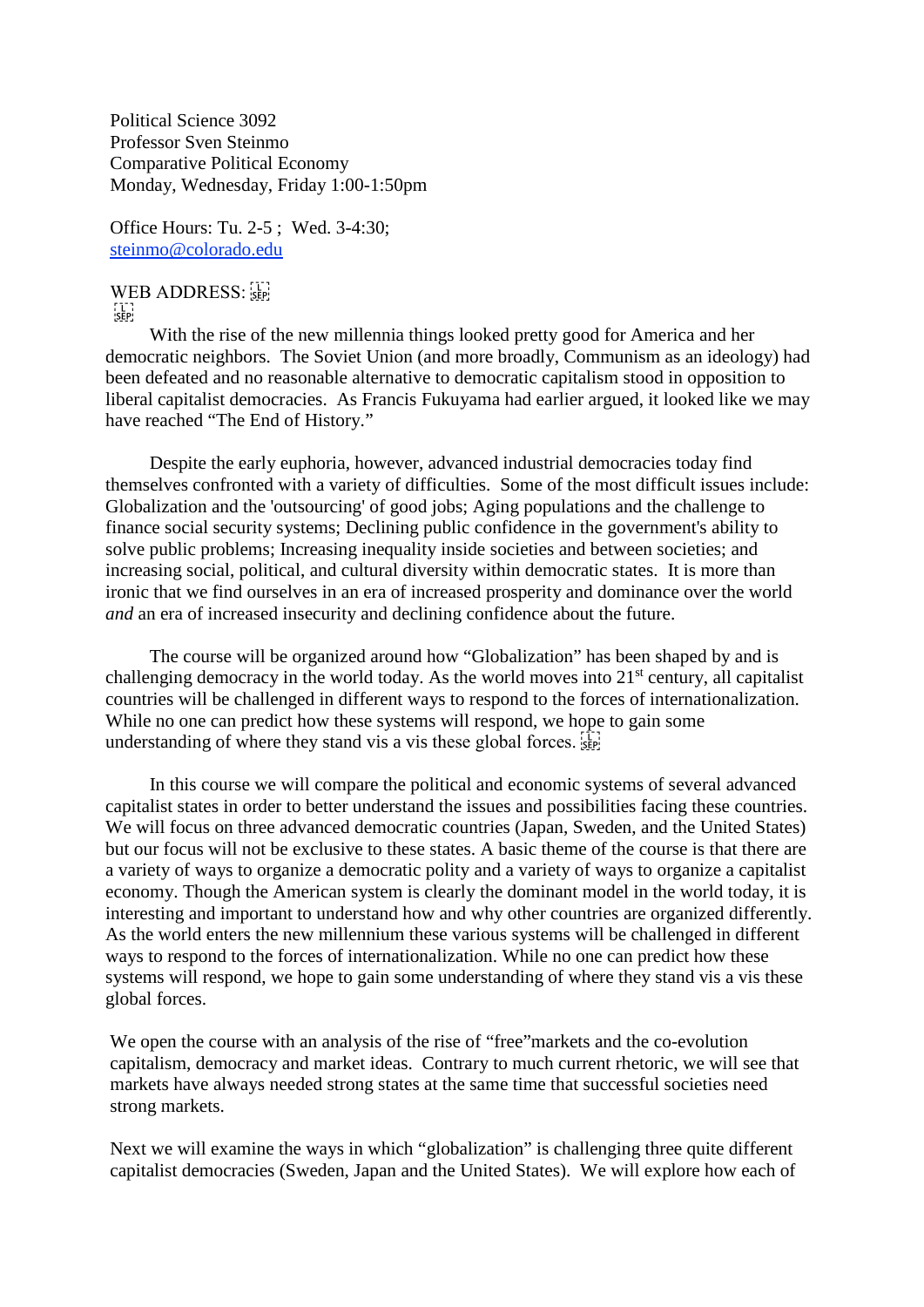these systems have been able to adapt (or not) to the powerful forces in the world economy today.

The last part of the course examines some major developing political economies. It was not long ago argued that the 21<sup>st</sup> century would be "The Asian Century." We will look to the rise and fall of the Japanese economic model and compare it to the new rising super-power, China.  $\sum_{i\in \mathsf{FP}}$ 

# Course Requirements:

There will be one mid-term, one final and one seven page research paper. They will count for 20%, 40% and 30% respectively of the total class grade. Class participation and attendance is strongly encouraged. Class grade will be based on attendance (5%) and participation (5%). The mid-term and final will consist of a combination of some short answer questions and some larger essay type questions. The essay questions will be handed out to the student at least one week before each test. I will choose which question or questions the students will write on during the in-class exams. For the research paper, students will be encouraged to choose their own research topics related to the course material in consultation with the professor. All paper topics must be approved by me on or before Thanksgiving break. Please come discuss your paper/research ideas with me during office hours as soon as possible. I plan to be open to a variety of topics and hope to encourage you to research a topic that is of special interest to you. These papers should be at least 7 pages (double spaced) and *no* more than 10 pages including bibliography.

# **Readings:**

(Note: several readings will be posted on the class web cite. All readings are subject to change as we move through the semester. Please check WEB site weekly for current reading assignments).

There are two required texts ordered for the class (available in the bookstore):

*Required reading:*

- Dani Rodrik, *The Globalization Paradox,* Norton, 2012.
- Sven Steinmo, *The Evolution of Modern States,* Cambridge University Press, 2010.[\\*](#page-1-0) *Recommended reading*
- Joseph Stiglitz, *Globalization and its Discontents,*

The majority of the required readings for this class will be found in these books. However, in order to bring other perspectives to the class readings and/or to cover materials not found in these books, we will also have readings that can be accessed through the class WEB site. To access these readings, go to the class web cite and click on the highlighted reading... identified with (ON Class WEB) see

 $\sum_{i\in \mathbf{P}_i}$ 

<span id="page-1-0"></span> <sup>\*</sup> Note: In order to avoid any sense of 'conflict of interest' regarding royalties for this book, I will donate all royalty earnings generated from class purchases of the book to a public charity (approximately \$1.25 per new copy purchased). I will let the class decide which charity will receive the money.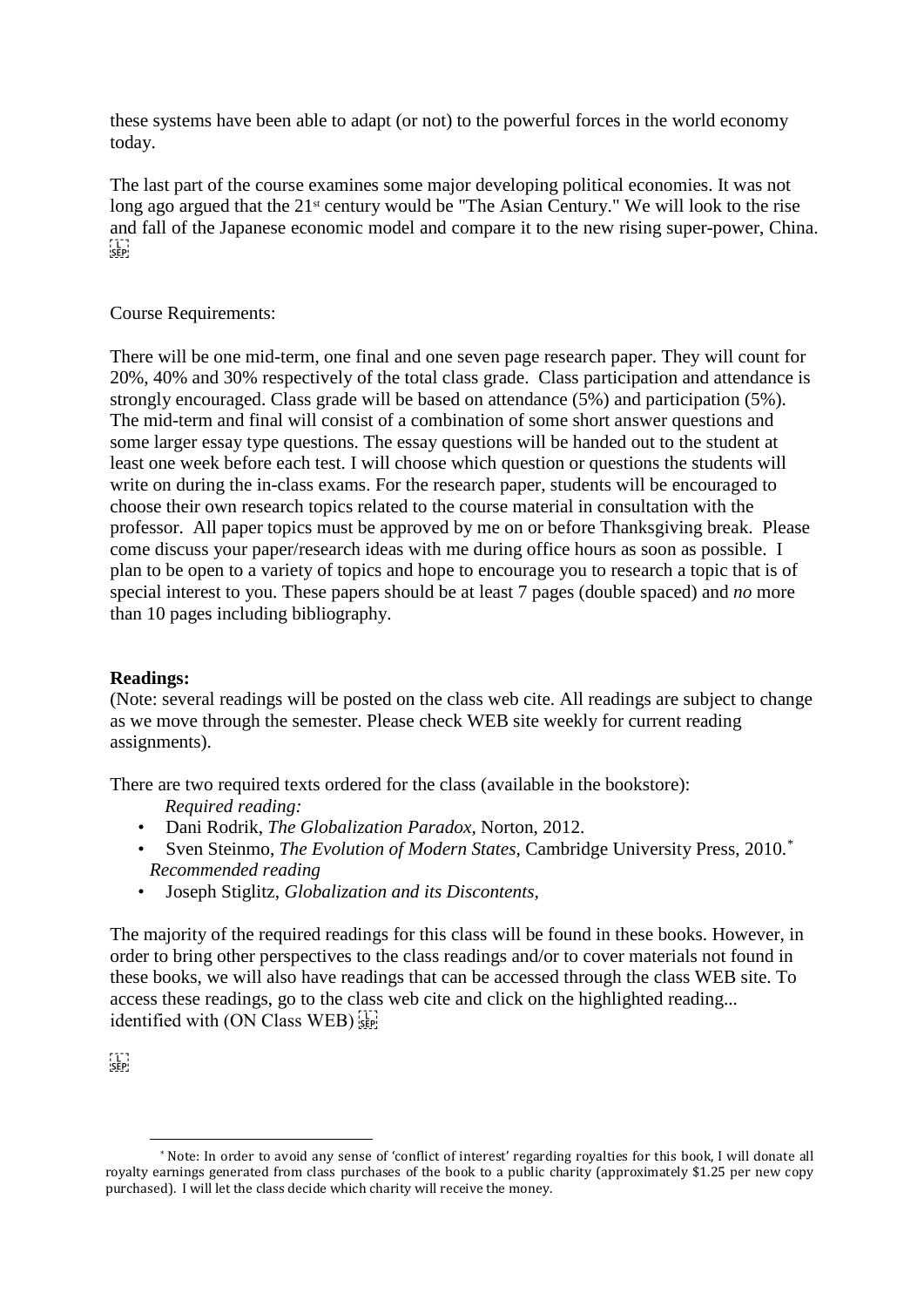### **Weekly Schedule:**

**Week 1 ...**. **(Aug. 28 -)** Introductions and Orientation

## **(August 30** – **Sept 1)**

*The Co-Evolution of Democracy and Capitalism Readings:* Dani Rodrik: Introduction and Chapters  $1 + 2$  (pp. ix - 46).

# **Week 2 (Sept 4 - 8)** *The Growth of Markets and Market Ideology Readings:* Rodrik: Chapters 3 and 4, (pp. 47-89)

**Week 3 (Sept. 11 + 13) -** 

# *Globalization and its Discontents.*

*Readings:* Rodrik: Chapters 5 and 6 (pp.89 -134)

**Week 4 (Sept. 18 – 22)**

*Capitalism – Democracy and The End of History?*

*Readings: Francis Fukuyama: The End of History ?* [https://www.embl.de/aboutus/science\\_society/discussion/discussion\\_2006/ref1-22june06.pdf](https://www.embl.de/aboutus/science_society/discussion/discussion_2006/ref1-22june06.pdf)

# **Week 5 (Sept. 25-29)**

# *The Many Varieties of Capitalism*

*Readings:*  Peter Hall and David Soskice, *Introduction to the Varieties of Capitalism, pp. 1-62* http://www.lse.ac.uk/government/whosWho/Academic%20profiles/dwsoskice@lseacuk/Hall-Soskice-Intro-VoC-2001.pdf

# **Week 6 (Oct. 4 + 6)** *NOTE: no class meeting Monday, October 2 Capitalism and Democracy as Evolution*

*Readings:* Steinmo, Chapter 1, (pp.1-27)

### **Week 7 (Oct. 9-13)**

No readings

• **Summing up: Preparing for Mid-term**

# • **October 13 -- In Class Mid-term Exam**

**Week 8 (Oct. 23-27)** *Sweden: The Evolution of a Bumble-Bee Readings:* Steinmo Chapter 2 (pp. 27- 75)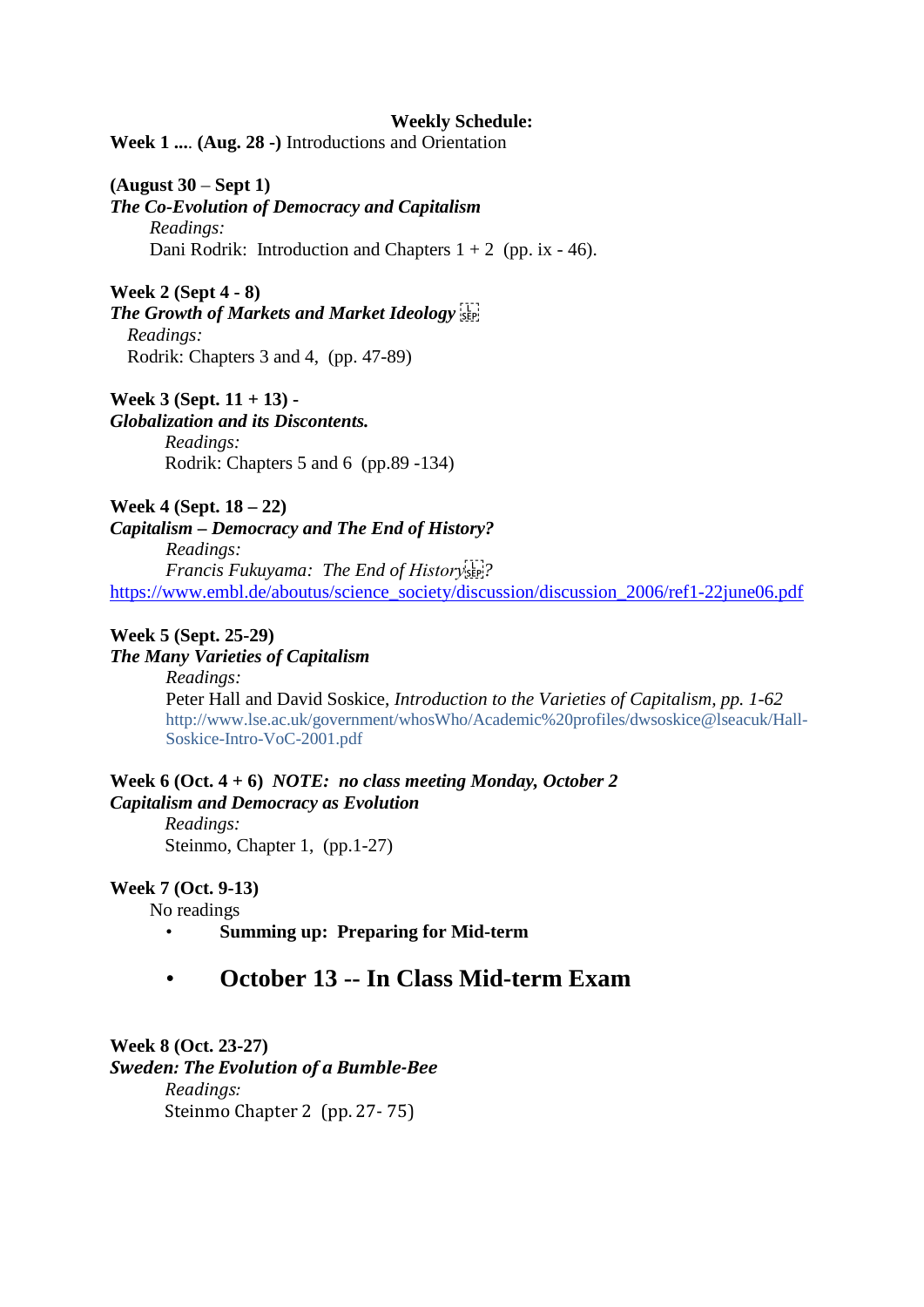**Week 9 (Oct. 30 - Nov. 3)** *The Japanese Hybrid Readings:*  Steinmo Chapter 3 (pp. 75 - 127)

**Week 10 (Nov. 6 - 10)** *The United States: Strong Nation -Weak State Readings:* Steinmo, Chapter 4, (pp. 128 - 178)

**Week 11 (Nov. 13 - 15)** *Can America Compete? Readings:*  Alec Ross: *Industries of the Future* -- Introduction and Chapter 1 (pp. 1 - 47) • *No Class Friday, November 17 (have a good break)*

# **Week 12,** *THANKSGIVING BREAK*

**Week 13 (Nov. 27 – December 1)** *Globalization and the Developing World Readings:* Rodrik: Chapters 7 and 8 (pp. 135 – 184)

 **Week 14 (Dec. 4 - 8)** *Can Global Institutions Fix This? Readings:* Rodrik: Chapter 9-10 (pp. 184 – 233)

# **Essays due in class - or before (December 8)**

**Week 15 (Dec. 11 - 15)** *Sane Globalization??* Readings: Rodrik: Chapters 10 and 11 (pp, 233 – 284)

# **Final Exam: Monday, Dec. 18 ---- 1:30 p.m.– 4:00 p.m.**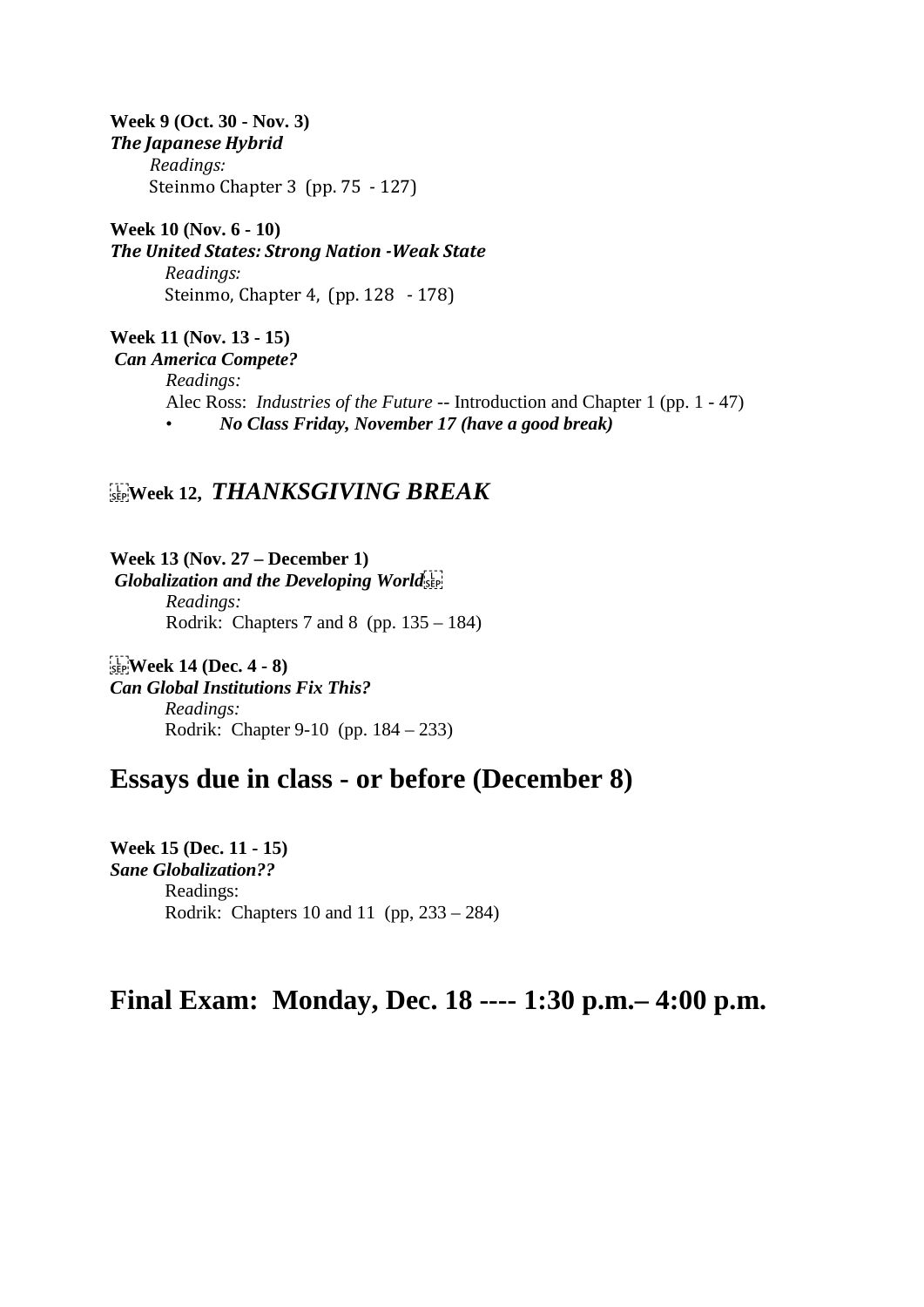# **Final points:**

### Accommodation for Disabilities

If you qualify for accommodations because of a disability, please submit your accommodation letter from Disability Services to your faculty member in a timely manner so that your needs can be addressed. Disability Services determines accommodations based on documented disabilities in the academic environment. Information on requesting accommodations is located on the [Disability](http://www.colorado.edu/disabilityservices/students) Services website ([www.colorado.edu/disabilityservices/students](http://www.colorado.edu/disabilityservices/students)). Contact Disability Services at 303-492-8671 or  $\frac{dsinfo@colorado.edu}{c}$  $\frac{dsinfo@colorado.edu}{c}$  $\frac{dsinfo@colorado.edu}{c}$  for further assistance. If you have a temporary medical condition or injury, see [Temporary](http://www.colorado.edu/disabilityservices/students/temporary-medical-conditions) Medical Conditions under the Students tab on the Disability Services website and discuss your needs with your professor.

### Religious Holidays

Campus policy regarding religious observances requires that faculty make every effort to deal reasonably and fairly with all students who, because of religious obligations, have conflicts with scheduled exams, assignments or required attendance. In this class, {{*insert your procedures here*}} See the campus policy regarding religious [observances](http://www.colorado.edu/policies/observance-religious-holidays-and-absences-classes-andor-exams) for full details.

#### Classroom Behavior

Faculty and students should be aware of the campus Classroom and [Course-Related](http://www.colorado.edu/policies/student-classroom-and-course-related-behavior) Behavior [policy](http://www.colorado.edu/policies/student-classroom-and-course-related-behavior) which describes examples of unacceptable classroom behavior and provides information on how to handle such circumstances should they arise. Faculty are encouraged to address the issue of classroom behavior in the syllabus, and to understand their [professional](http://www.colorado.edu/bfa/sites/default/files/attached-files/PRDJanuary16_2013_0.pdf) rights and duties.

### Classroom behavior

Students and faculty each have responsibility for maintaining an appropriate learning environment. Those who fail to adhere to such behavioral standards may be subject to discipline. Professional courtesy and sensitivity are especially important with respect to individuals and topics dealing with race, color, national origin, sex, pregnancy, age, disability, creed, religion, sexual orientation, gender identity, gender expression, veteran status, political affiliation or political philosophy. Class rosters are provided to the instructor with the student's legal name. I will gladly honor your request to address you by an alternate name or gender pronoun. Please advise me of this preference early in the semester so that I may make appropriate changes to my records. For more information, see the policies on [classroom](http://www.colorado.edu/policies/student-classroom-and-course-related-behavior) behavior and the [Student](http://www.colorado.edu/osccr/) Code of [Conduct](http://www.colorado.edu/osccr/).

### Sexual Misconduct, Discrimination, Harassment and/or Related Retaliation

The University of Colorado Boulder (CU Boulder) is committed to maintaining a positive learning, working, and living environment. CU Boulder will not tolerate acts of sexual misconduct, discrimination, harassment or related retaliation against or by any employee or student. CU's Sexual Misconduct Policy prohibits sexual assault, sexual exploitation, sexual harassment, intimate partner abuse (dating or domestic violence), stalking or related retaliation. CU Boulder's